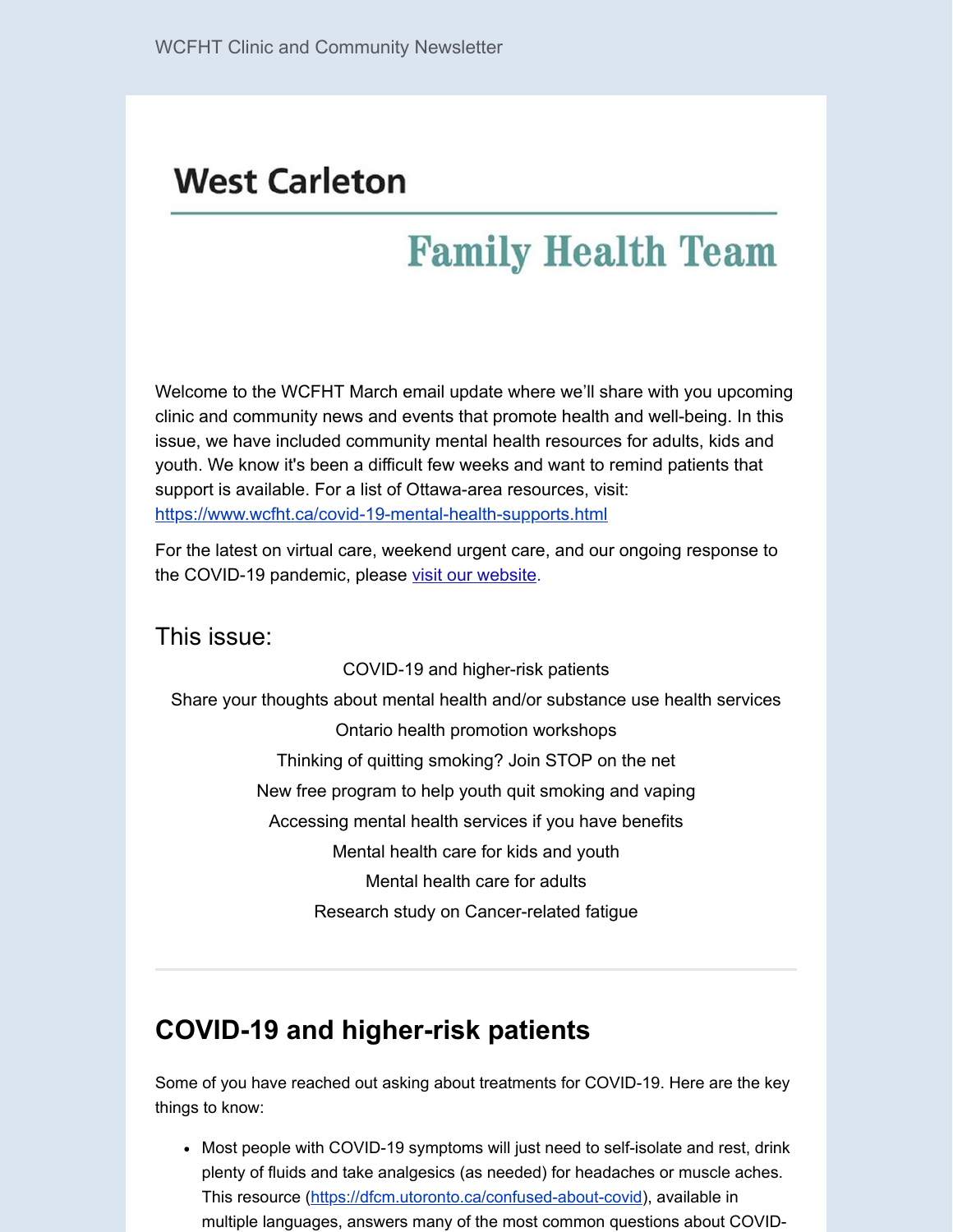19 – including when to call the doctor's office.

If you are over a certain age and/or have health problems, treatment may be an option for you based on your risk for severe illness. If you are at higher risk (see below) and have mild to moderate COVID-19 symptoms, please call our office right away so we can determine whether you should be referred for treatment. Depending on the medication, they must be taken within five to seven days of first symptoms. See [If I get COVID, is there a medication I can take?](https://dfcm.utoronto.ca/sites/default/files/assets/files/Q11_COVID_medication.pdf)

You can also self-refer to a Clinical Assessment Centre – [list of CACs here](https://covid-19.ontario.ca/assessment-centre-locations).

#### **Higher-risk patients are:**

- immunocompromised individuals (i.e., you have health conditions or take medications that weaken your immune system) and 18+ years old, regardless of vaccine status
- unvaccinated individuals aged 60 and over
- unvaccinated First Nations, Inuit and Métis individuals aged 50 and over
- unvaccinated individuals age 50 and over with one or more risk factors (e.g., you have diabetes, obesity, serious kidney problems, intellectual disability, cerebral palsy, sickle cell disease, on active cancer treatment, a solid organ or stem cell transplant recipient).

Call 911 if you have severe symptoms, such as: you are short of breath while resting or if you are finding it harder and harder to breathe, have severe chest pain, feeling confused or losing consciousness.

#### **Vaccination**

Everyone aged five years or older (on the day of their appointment) are eligible for a COVID-19 vaccination. All individuals ages 12 and older are now eligible to receive a third (booster) dose of the COVID-19 vaccine. For adults 18 and older, at least 84 days (three months) must have passed since the second dose, and for youth 12 and older, at [least 168 days \(six months\) must have passed since the second dose. Drop-ins are](https://www.ottawapublichealth.ca/en/public-health-topics/covid-19-vaccine.aspx) welcome at all Ottawa Public Health clinics.

To schedule an appointment, visit: <https://covid-19.ontario.ca/book-vaccine/>

## **Share your thoughts about mental health and/or**

### **substance use health services in your community**

Our organization is a partner of the Ottawa West Four Rivers Ontario Health Team (OHT) and we're helping its Mental Health and Addictions (MHA) Action Team gather community feedback that will help identify opportunities to improve the mental health services and substance use health service system across our OHT.

To this end, we are looking for input from individuals (as well as their family members, friends and/or caregivers) who have experienced difficulties accessing mental health services and/or substance use health services or who have used emergency services (police, ambulance, emergency department) because of real or perceived barriers to using community mental health and/or substance use health services.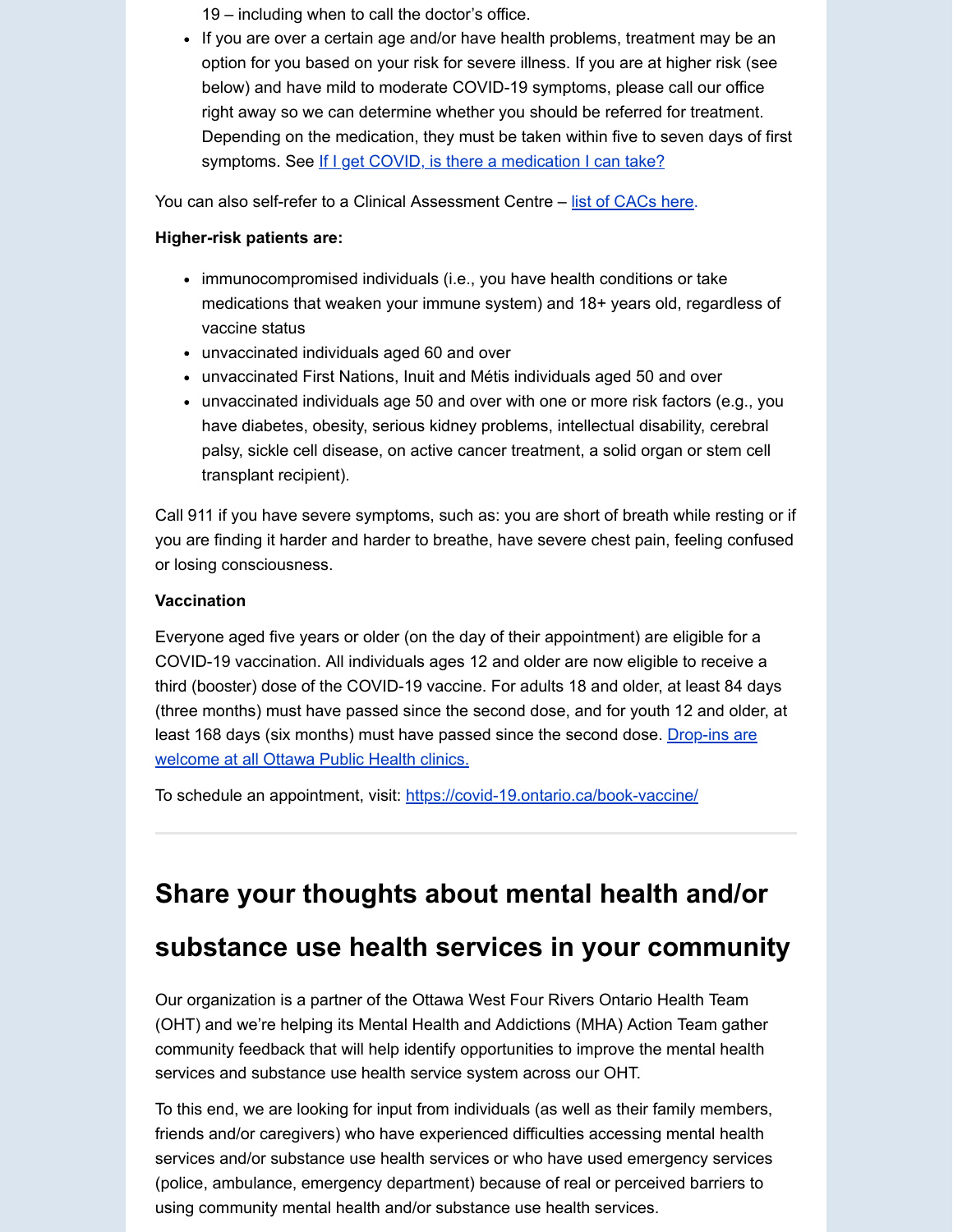The OHT MHA Action Team comprises a range of health and social service organizations that serve our diverse local communities in urban and rural settings. The geography includes parts of West Ottawa, rural South Ottawa, Lanark County, Richmond, Carleton Place, North Grenville, and the Arnprior/McNab/Braeside area. Their goal is to inform priority improvements to MHA services to better support patients in crisis and decrease ED visits where appropriate.

Community input can help us make a difference.

Participation is completely voluntary. All responses will be kept confidential and will only be used for statistical purposes and reported in aggregated form.

The survey will take about 10 minutes to complete.

#### **Please submit your feedback by March 31st, 2022.**

Further information regarding the Ottawa West Four Rivers Ontario Health Team can be found at:<https://www.ottawawestfourrivers.ca/>

**[Take Survey](https://www.surveymonkey.com/r/T7ZWNJD)**

## **Ontario health promotion workshops**

The following workshops are hosted online, meaning you can participate from home. The workshops are highly interactive and free to join - without a referral.

[Living a Healthy Life with Chronic Pain](https://www.livinghealthychamplain.ca/en/Workshops) *Next group starts March 17*

[Living a Healthy Life with Chronic Conditions](https://www.livinghealthychamplain.ca/en/Workshops) *Next group starts March 30*

[Webinar: The Body and Mind Connection: Using Movement to Improve Mental Health &](https://www.livinghealthychamplain.ca/en/Workshops) Resiliency *March 31*

[Progress Over Pain \(NEW\)](https://selfmanagementontario.ca/en/ontariosselfmanagementregistration?type=1033region=0zone=0start=0language=0) *Next group starts March 25*

### **Thinking of Quitting Smoking? Join STOP on the Net**

STOP on the Net is an online program to help you quit smoking cigarettes. You can join from the comfort of your home and receive free nicotine replacement therapy (NRT) patches and gum/lozenges mailed to your address. To be eligible, you must be 18 years of age or older and a resident of Ontario.

Need more support? Contact us! We have nurses trained in clinical practice guidelines [for smoking cessation that can help support you to quit. https://www.wcfht.ca/stop](https://www.wcfht.ca/stop-smoking.html)smoking.html

**[STOP on the Net](https://www.nicotinedependenceclinic.com/en/stop/stop-on-the-net)**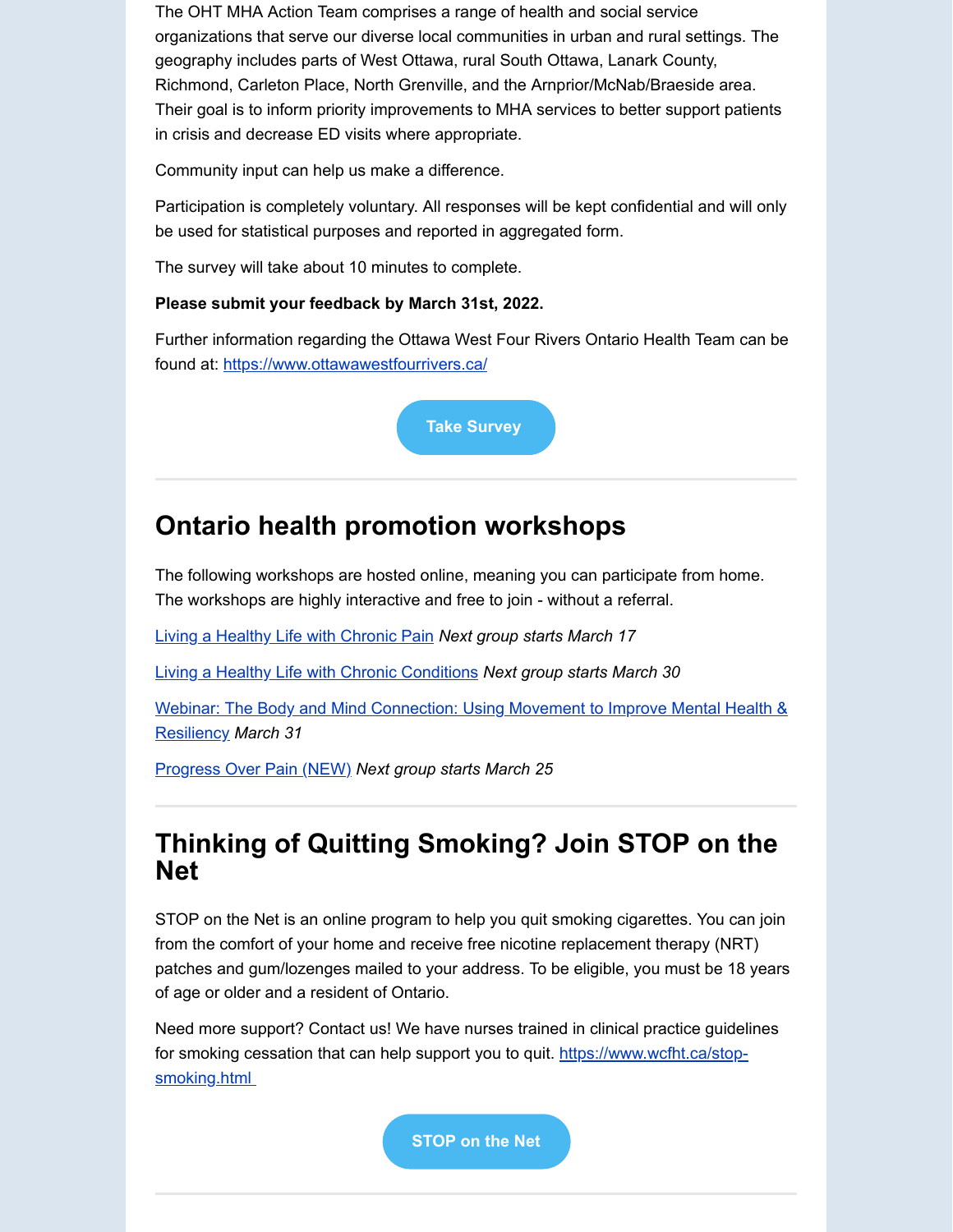# **New free program to help youth quit smoking and**

## **vaping**

Quash is a judgement-free app to help you quit smoking or vaping - the way you want! It's an evidence-based program for youth who want to quit smoking or vaping in a customized way. It includes a mobile app, website and online tools and training. In the app, you can set goals, track cravings, monitor progress, learn about support options, and learn to create healthy habits.



# **Accessing Mental Health Services if you have**

# **Benefits**

Our mental health team has developed a guide to help patients get the most out of their Employee Assistance Plan (EAP) or Extended Health Benefits. Learn more about how to access mental health services through your benefits and the different types of healthcare providers you may be eligible to see.



# **Mental Health Care for Kids and Youth**

Last summer the Kids Come First Health Team launched 1Call1Click.ca, a unique service in Canada that makes it easier for children, youth (up to 21 years) and families of Eastern Ontario to find the care they need for mental health and addiction.

To access services, call 613-260-2360 or 1-877-377-7775 (toll free for Eastern Ontario) OR complete an online form.

**[1Call1Click.ca](http://1call1click.ca/)**

# **Mental Health Care for Adults**

AccessMHA makes it easier to find mental health and/or substance use support, services, and care for adults. After contacting the program, you will be paired with a trained mental health and addiction professional who will connect you to the services you need from a network of partner organizations. Services are available for anyone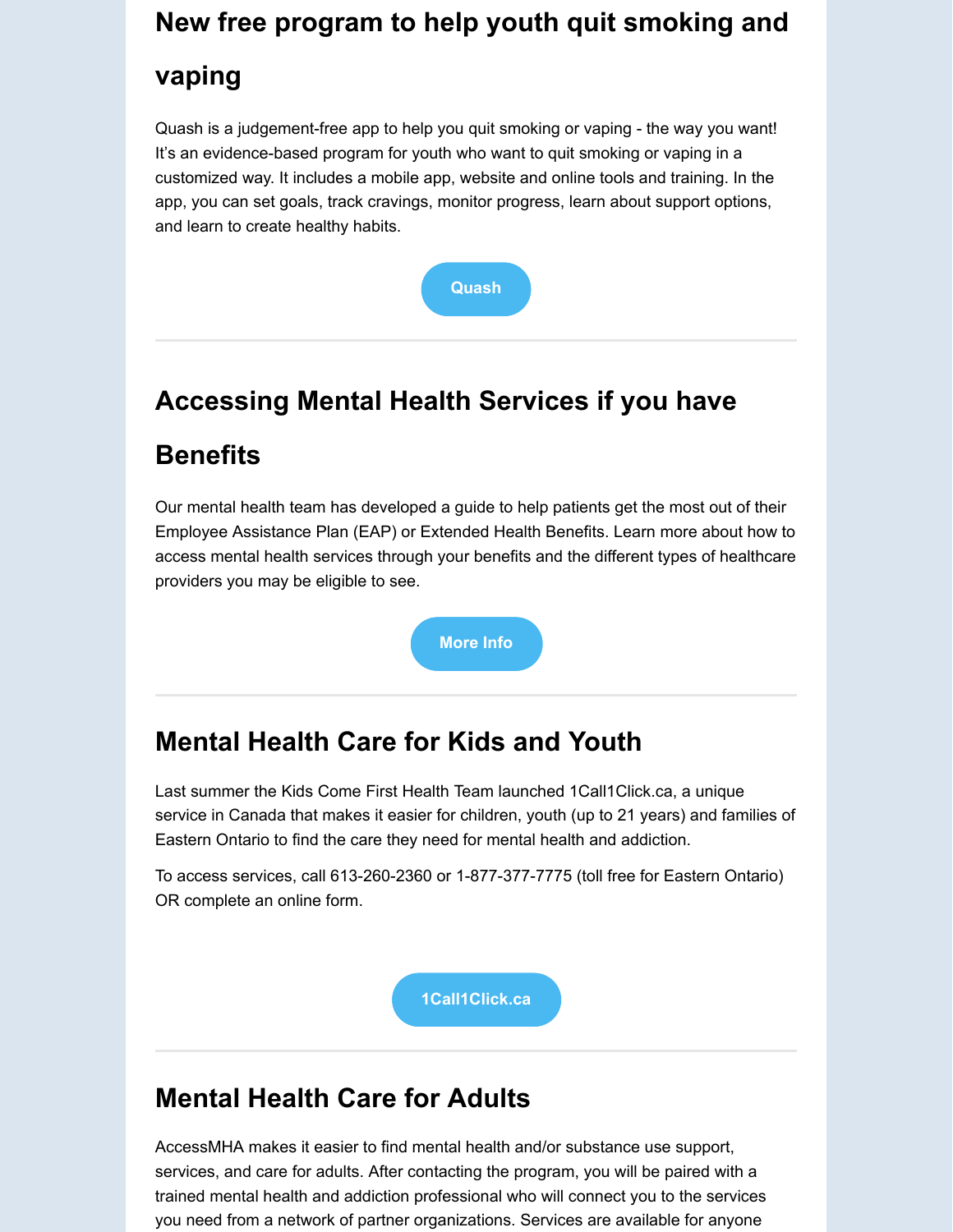aged 16 years or older who lives in Eastern Ontario.

**[AccessMHA.ca](http://accessmha.ca/)**

# **Research Study on Cancer-Related Fatigue**

Have you been feeling tired after completing your cancer treatment? Cancer-related fatigue (CrF) is a common and debilitating symptom that individuals with cancer experience during and post-treatment. Researchers at the University of Ottawa are offering a 4-week virtual group that incorporates cognitive behaviour therapy and physical activity to give you the tools to better manage and reduce your fatigue. Participants will be randomized to either the intervention group or a wait-list group. If you are placed in the wait-list group, you will be offered the next intervention 3 months later. Groups will be in the spring/summer, and fall of 2022.

#### **What will I learn in the group?**

- You will learn all the latest information on cancer-related fatigue and what may be contributing to your fatigue.
- How to use relaxation techniques and self-compassion to reduce emotional and physical stress that can contribute to feeling tired.
- The importance of physical activity and how to set achievable goals for yourself.
- How to identify and challenge unhelpful thinking patterns.
- How to improve sleep, your mood, and reach out for social support.

#### **Is this program for me?**

- Are you an adult  $(18+)$ ?
- Have you received a cancer diagnosis and completed your treatment?
- Do you experience cancer-related fatigue?

This is a pilot program being implemented and evaluated as part of a doctoral research study by the University of Ottawa. The study involves completing a questionnaire package before the start of the program, after the completion of the program, and 3 months after completing the program. This is being done to determine if this program does successfully help individuals better manage their cancer-related fatigue. If you decide to participate you will receive a consent form with more information detailing the study. This workshop will be facilitated by our cancer coaches.

Where: Virtual (Computer and internet access required).

When: Contact us for dates

If you are interested or would like more information, contact CRFstudy@uottawa.ca

Thank you for reading this update! If you have any questions or comments about **clinic** events, or are organizing your own (free) community health promotions event, please feel free to contact Talia Ignacy at [taliai@wcfht.ca](mailto:taliai@wcfht.ca)

Connect with us on **Facebook** and **Twitter** for updates on clinic and community programs and events as well as up to date information on local health advisories